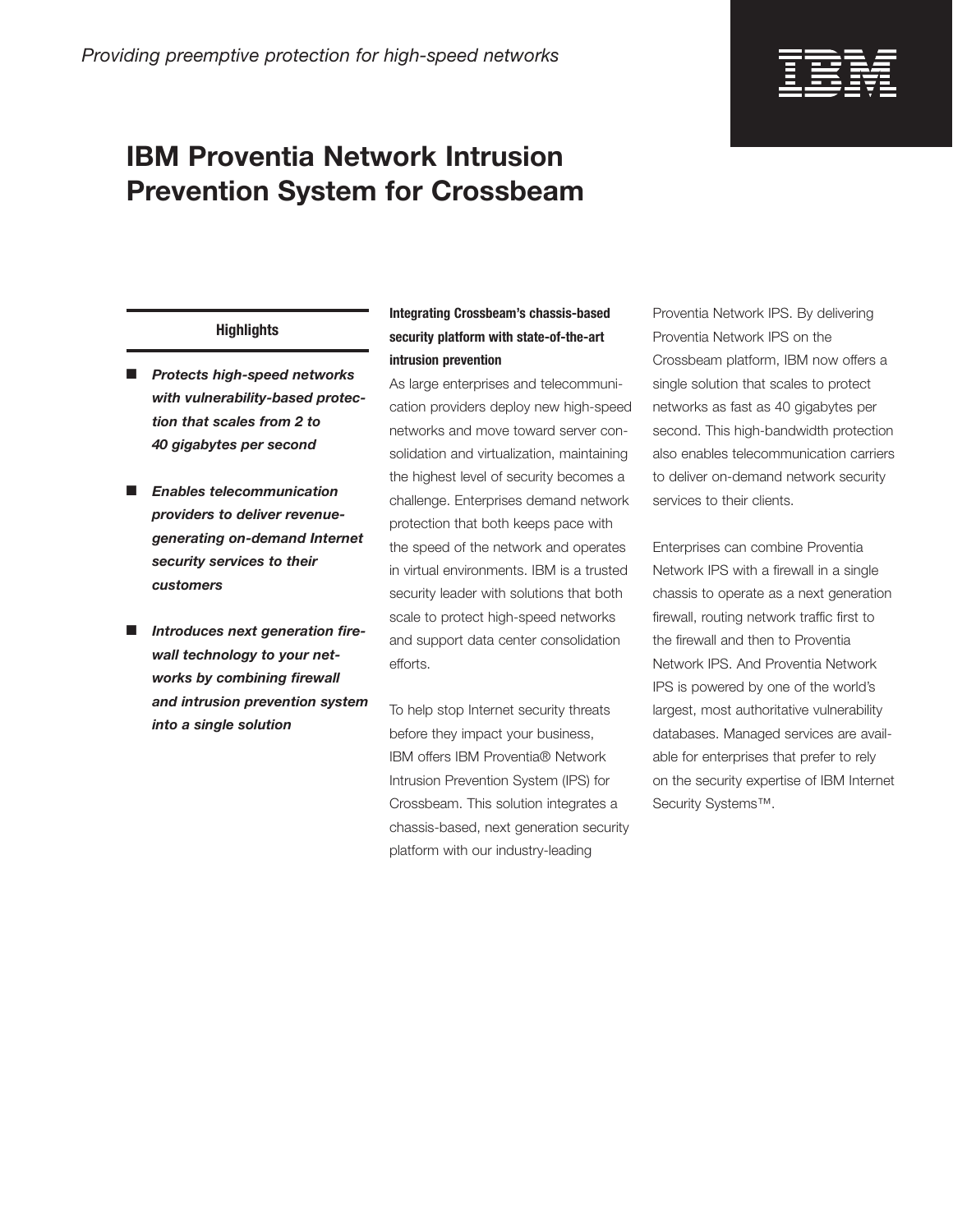Crossbeam and IBM can deliver and certify an integrated solution designed to meet your unique requirements. Overall, this solution offers world-class network protection in a platform designed for high performance, high availability and scalability.

### **Providing network protection for highspeed networks**

As large enterprises and telecommunication providers upgrade their networks to speeds of 10 gigabytes per second and beyond, these organizations can now rely on security that keeps pace with the new high-speed networks. IT leaders can take advantage of this opportunity to build world-class protection into their networks rather than leaving security as an afterthought.

IBM Proventia Network IPS for Crossbeam can scale to protect highspeed networks by combining the power of multiple IPS instances in a single Crossbeam chassis. This loadbalancing feature powers a single chassis to protect network traffic of 2 gigabytes per second with one module and 40 gigabytes per second with a fully loaded chassis. With linear scalability and hardware-based load balancing,

the solution scales for enterprises to invest in the protection they need today and easily add additional modules as the network grows.

Both enterprises and telecommunications providers can rely on IBM Proventia Network IPS for Crossbeam to both support 10 gigabyte network interfaces and fully inspect 10 gigabytes of network throughput. Competing offerings have 10 gigabyte interfaces but only inspect 2 to 4 gigabytes of traffic. Balancing intrusion prevention system processing across multiple blades creates 10 gigabyte protection that can scale to support 40 gigabytes of throughput with additional modules in the single chassis.

This solution is powered by industryleading IBM Internet Security Systems X-Force® research, which focuses on researching vulnerabilities to develop preemptive protection. This process involves discovering and analyzing vulnerabilities, collecting data from multiple research sources, monitoring and analyzing global Internet threats 24x7 and providing notification regarding threats in real-time. So you can rely on your data being available, accessible and protected.

# **Protecting Internet Protocol services and giving carriers the ability to provide managed security services for added revenue**

IBM Proventia Network IPS for Crossbeam delivers carrier-class network protection to both secure Internet Protocol (IP)-based services and enable on-demand network security services.

In addition to helping carriers protect their own networks from a wide range of online threats, IBM Proventia Network IPS for Crossbeam can enable carriers to offer managed security services to their customers using the IBM Proventia product family and Crossbeam as the delivery platforms. The combined IBM-Crossbeam solution can deliver:

- ● **Virtualization***. Create and support multiple policies for different network segments in single solution*
- ● **Flexible policy management***. Protection policies can be shared across multiple blades to help simplify administration*
- ● **Centralized management system integration***. Carriers can manage, monitor and analyze events efficiently using the Proventia Management SiteProtector™ system*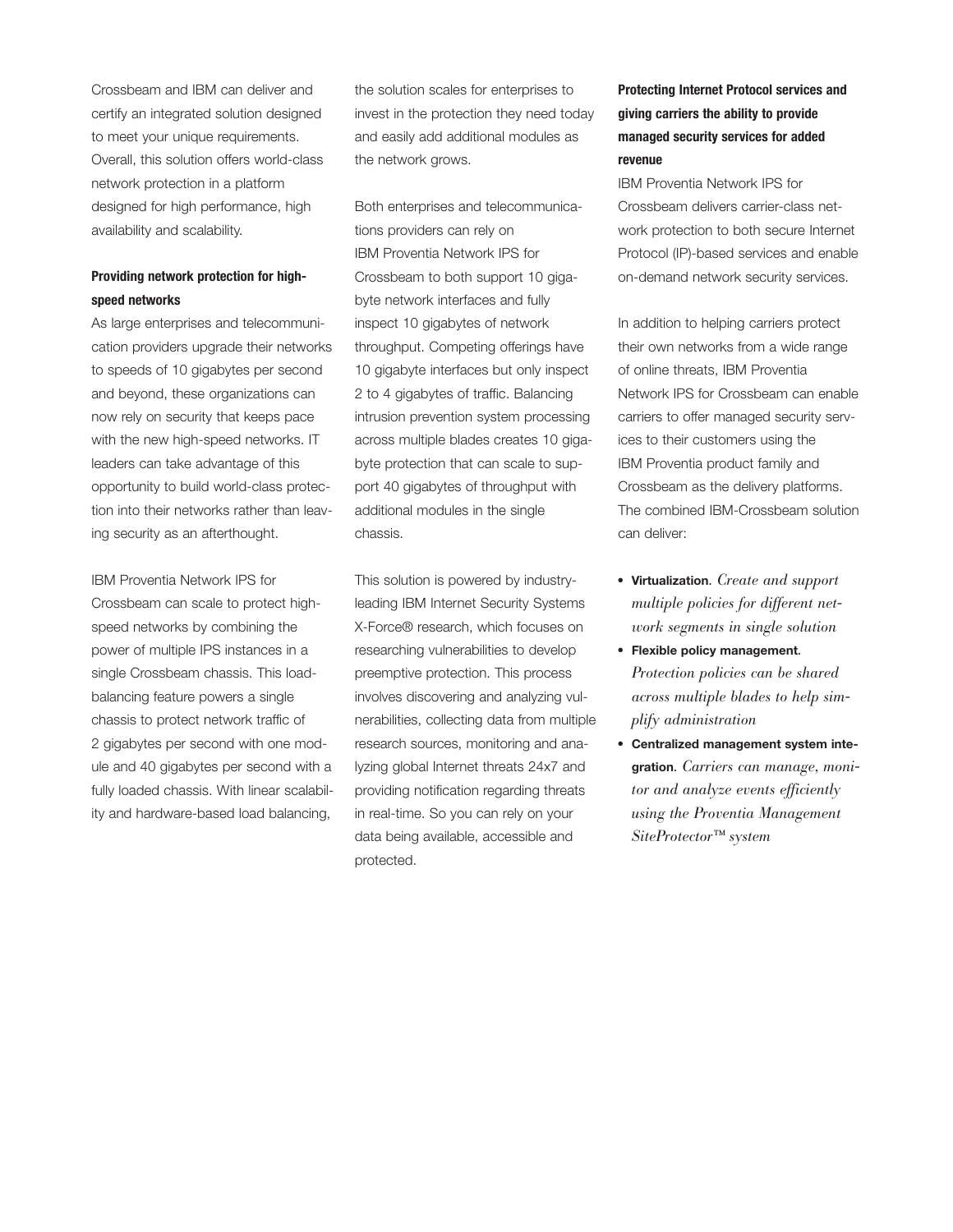IBM Proventia Network IPS leverages a scalable Crossbeam chassis platform for high availability and performance to help protect your network from outages. This means that carrier services such as Internet protocol television, voice over Internet protocol, Web hosting and IP-based mobile services can remain protected.

This industry-leading solution can also offer protection of protocols like Session Initiation Protocol, H.323, General Packet Radio Service Tunneling Protocol and more than 170 others—all on a platform that telecommunication carriers rely on for its high availability, high performance and modular/flexible design.

**Requirements** 

#### **Delivering the next generation firewall**

Deploying IBM Proventia Network IPS in the same chassis as a firewall creates a sequencing effect that can deliver the protection of a next generation firewall in a platform solution that is designed to help reduce operating costs and complexity. IBM Managed Services for a Next Generation Firewall can offer carrier-class reliability for your network. The service is designed for ease of deployment, maintenance and scale, combining best-of-breed security with high performance.

#### **Why IBM?**

With IBM Proventia Network IPS for Crossbeam, you can benefit from the experience behind a market-leading network intrusion prevention system and the first solution to inspect 10 gigabytes of network throughput. Our industry-leading IBM Internet Security Systems X-Force research and development team's vulnerability database contains detailed analysis of virtually every notable public security risk since 1994. You can increase your return on investment with a chassis lifespan of five to seven years—typical security appliance lifespan is only three years. And you can address future security concerns now with Managed Services for Next Generation Firewall, available only from IBM.

| <b>Crossbeam X-Series</b>        | • Chassis: X40, X45 or X80<br>• Network Processor Module: 8200 or 8600<br>• Application Processor Module: 8400 or 8600<br>• Central Processor Module: 8400 or 8600<br>• Operating System: XOS 8.1 or above |
|----------------------------------|------------------------------------------------------------------------------------------------------------------------------------------------------------------------------------------------------------|
| <b>IBM Proventia Network IPS</b> | • IBM Proventia Network IPS for Crossbeam—Product Code: GC1200<br>• IBM SiteProtector for Proventia Management (optional)                                                                                  |
| <b>Managed Services</b>          | • Network IPS (optional)<br>• Next Generation Firewall (optional)                                                                                                                                          |